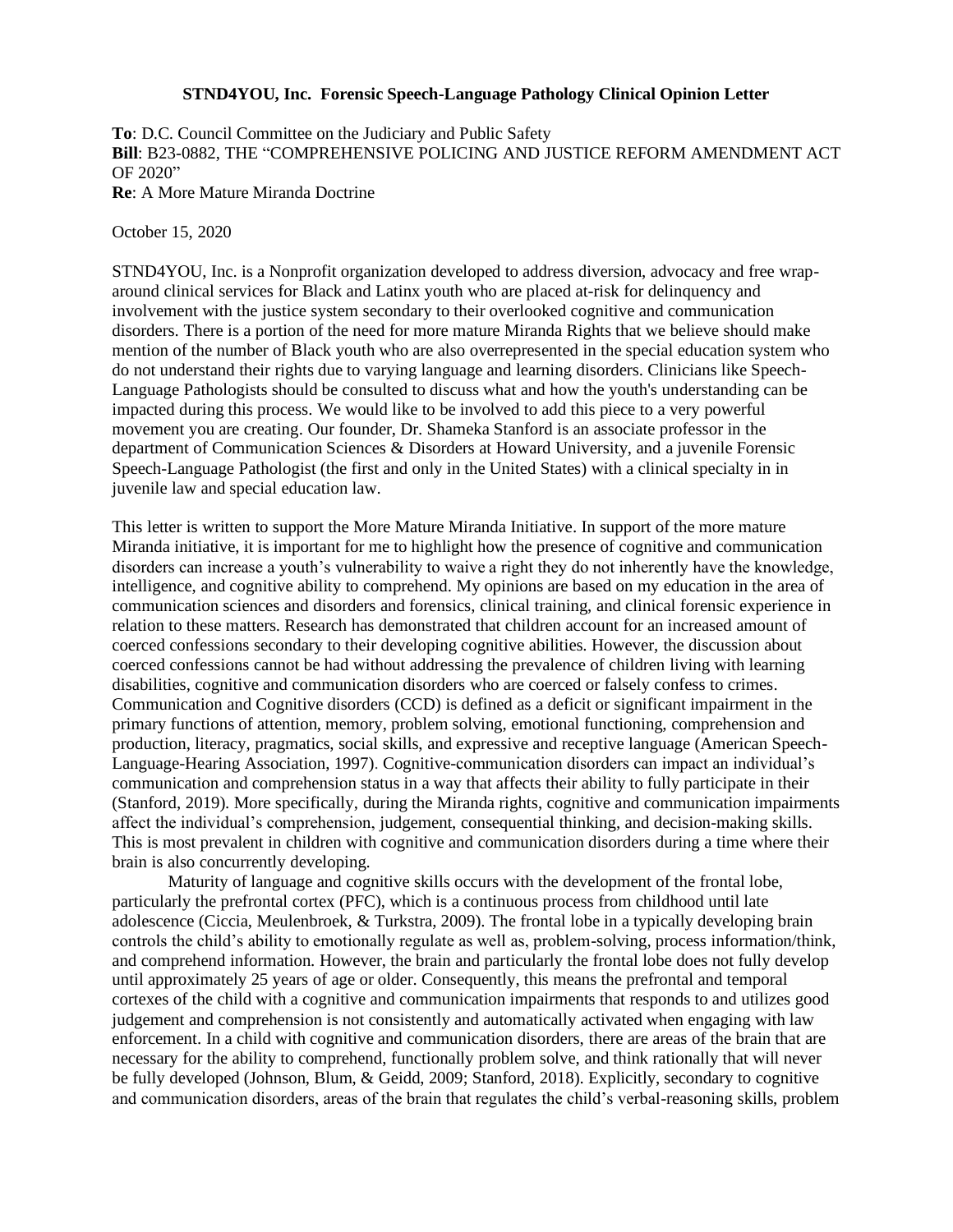solving skills, and comprehension during the reading of Miranda rights may take longer than the 25 years old to fully develop, if at all.

The visual below presents the **frontal and temporal lobe areas** of the typically developing brain where children with cognitive and communication disorders experiences significant impact in the areas where consequential thinking, problem-solving, judgment, self-monitoring, concentration, attention, and most importantly understanding language are control are activated.



In the area of **cognition**, memory, reasoning, judgment, attention and concentration impairments can impact the child's ability to understand the Miranda rights. In the area of **executive functioning,**  impairment in problem-solving, decision-making, organization, and planning can impact the child's ability to understand the Miranda rights. As aforementioned, to inherently understand Miranda Rights to the extent you make a conscious decision to waiving your rights would require; (1) functional critical thinking, (2) executive function, (3) and comprehension skills. At a micro level the child with underlying language impairments would also need to possess strong vocabulary, verbal reasoning, inferencing, and recalling information skills. In the areas of **communication,** impairments in thinking and processing, difficulty understanding language, and vocabulary deficits can impair the child's ability to understand the Miranda rights. For instance, in a 2018 (not yet published) research study in which I analyzed the confluence of cognitive and communication disorders and increased risk of referral to the justice system for black youth, 85% of the participants demonstrated vocabulary impairments. Further, data from the research study demonstrated that 90% of the participants were unable to define 70% of the words presented in the Miranda Rights. For example, a 70% of the participants were unable to define the words attorney, appointed, and afford. The findings of this analysis identified six key domains of communication and cognition that when impaired can increase the risk of youth being coerced into confessions, and false or forced waivers of their rights. These areas included: 1) age-appropriate vocabulary development and skills; 2) abstract language comprehension; and 4) processing and organizational planning. This demonstrates that although the youth may verbalize understanding and demonstrate a surface level comprehension of the words of the Miranda rights in isolation; it is more likely than not, a significant portion are unable to comprehend the words contained within it well enough to understand the overall context.

Lastly, the inability to functionally track and participate in conversations with peers and adults can impair the child's ability to understand the Miranda rights. This information is most relevant to understanding how cognitive and communicative disorders in children can impact their understanding of the information presented in the Miranda rights. The Miranda rights are built on the expectation that the individual can demonstrate and process what is requested of them and what will occur during the law